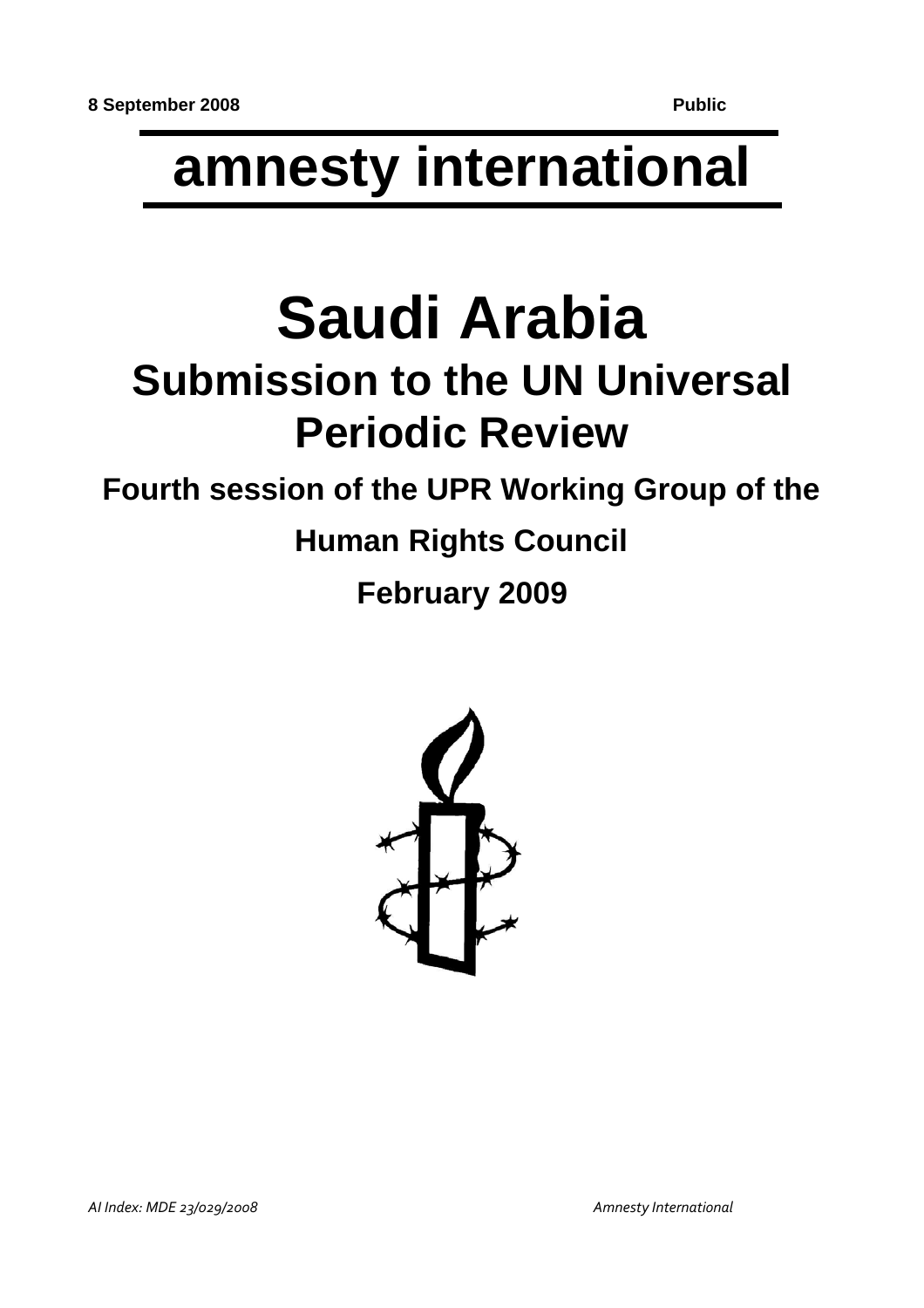# **Executive summary**

In this submission, Amnesty International provides information under sections B, C and D, as stipulated in the *General Guidelines for the Preparation of Information under the Universal Periodic Review:*[1](#page-1-0)

- Under section B, Amnesty International describes some of the factors which undermine the human rights framework in Saudi Arabia.
- Section C highlights Amnesty International's concerns about human rights violations in Saudi Arabia, including arbitrary arrest and *incommunicado* detention, indefinite detention without charge or trial, imprisonment of prisoners of conscience, unfair trials, detention beyond expiry of sentence, torture and other ill-treatment, the death penalty and discrimination.
- In section D, Amnesty International makes a number of recommendations for action by the government to address the areas of concern.

<span id="page-1-0"></span><sup>&</sup>lt;sup>1</sup> Contained in Human Rights Council Decision 6/102, Follow-up to Human Rights Council resolution 5/1, section I adopted 27 September 2007.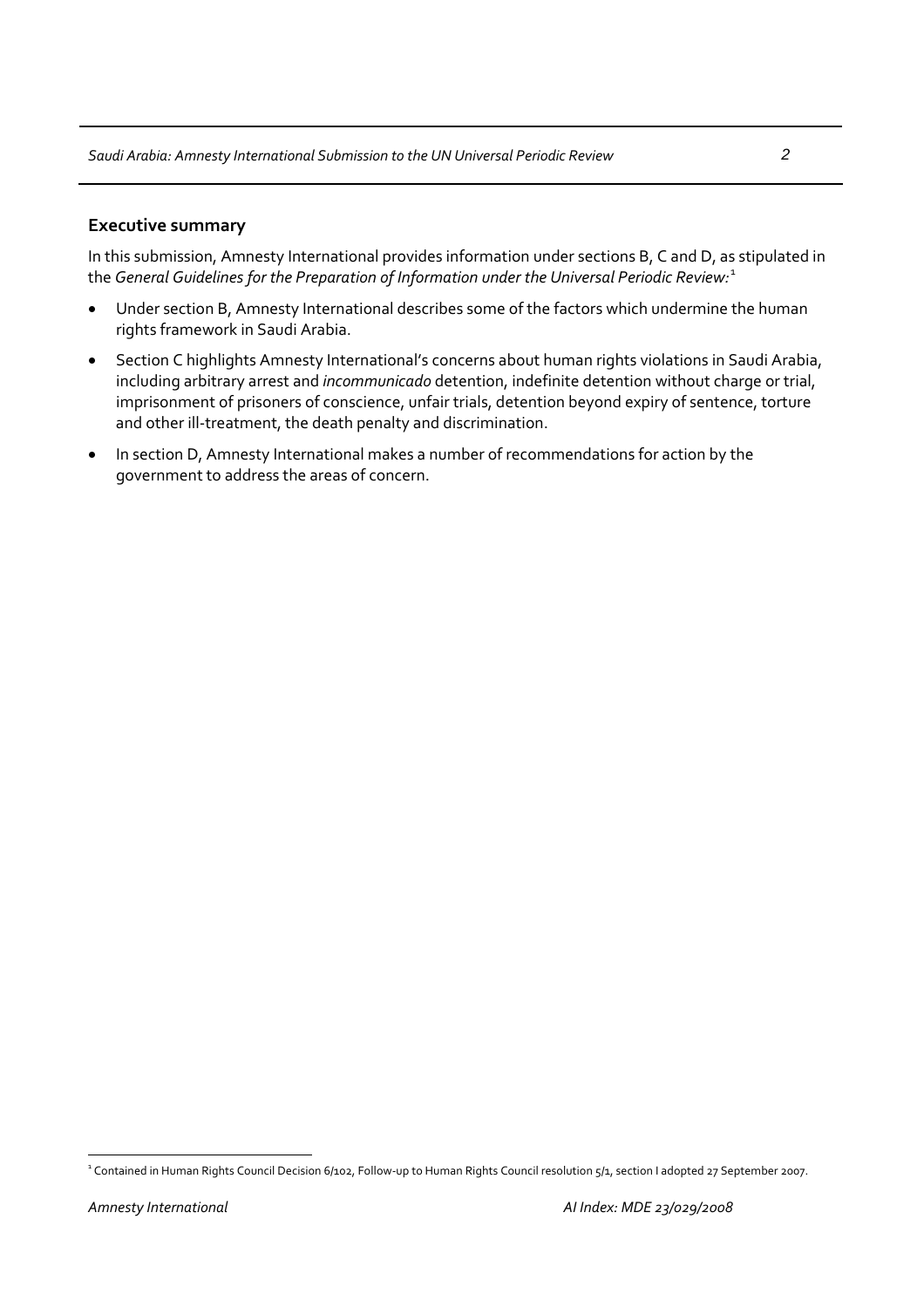# **Saudi Arabia**

# **Amnesty International submission to the UN Universal Periodic Review**

# **Fourth session of the UPR Working Group, February 2009**

# **Introduction**

The Kingdom of Saudi Arabia has made some progress in the field of human rights in recent years, but this progress remains seriously undermined by a fragile human rights framework and deep-rooted patterns of human rights violations.

# **B. Normative and institutional framework of the State**

# **A fragile human rights framework**

The human rights framework in Saudi Arabia is undermined by a lack of unequivocal legal safeguards, weak adherence to international human rights obligations and a criminal justice process which fails to meet the most basic standards of fairness and prisoners' rights.

# **Lack of unequivocal guarantees**

Saudi Arabia is a monarchy with all state powers invested in and confined to the king and the Al‐Saud royal family. The king enjoys absolute powers in the running of the affairs of the state and government institutions, as detailed in the Basic Law of Government (BLG) of 199[2](#page-2-0).<sup>2</sup> No political parties or organizations or trade unions are tolerated. Political participation in public affairs is limited to partial elections of male-only local government councils.

The human rights framework remains seriously undermined by the government's political, legal and judicial structures. The only reference to human rights in the BLG is the very general statement that "The state shall protect human rights in accordance with Islamic Shari'a." $3$ 

Political dissent, freedoms of expression, religion, association and assembly are severely curtailed in law and practice. Such restrictions are reflected in Article 39 of the BLG which states that:"Mass media, publication facilities and other means of expression shall function in a manner that is courteous and fair and shall abide by State laws. They shall play their part in educating the masses and boosting national unity. All that may give rise to mischief and discord, or may compromise the security of the State and its public image, or may offend against man's dignity and rights shall be banned." Fundamental rights and freedoms enshrined in the Universal Declaration of Human Rights, and the treaties to which Saudi Arabia is a state party, remain largely unprotected by domestic legislation. Saudi Arabia has yet to ratify two key international human rights standards: the International Covenant on Civil and Political Rights (ICCPR) and the International Covenant on Economic Social and Cultural Rights (ICESCR).

<span id="page-2-0"></span> $2$  See Article 44 of the BLG which states that: "The powers of the State shall comprise: The Judicial Power; The Executive Power; The Organizational Power. All these powers shall cooperate in performing their duties according to this Law and other regulations. The King is the ultimate source of all these authorities." <sup>3</sup>

<span id="page-2-1"></span> $3$  See Article 26 of the BLG.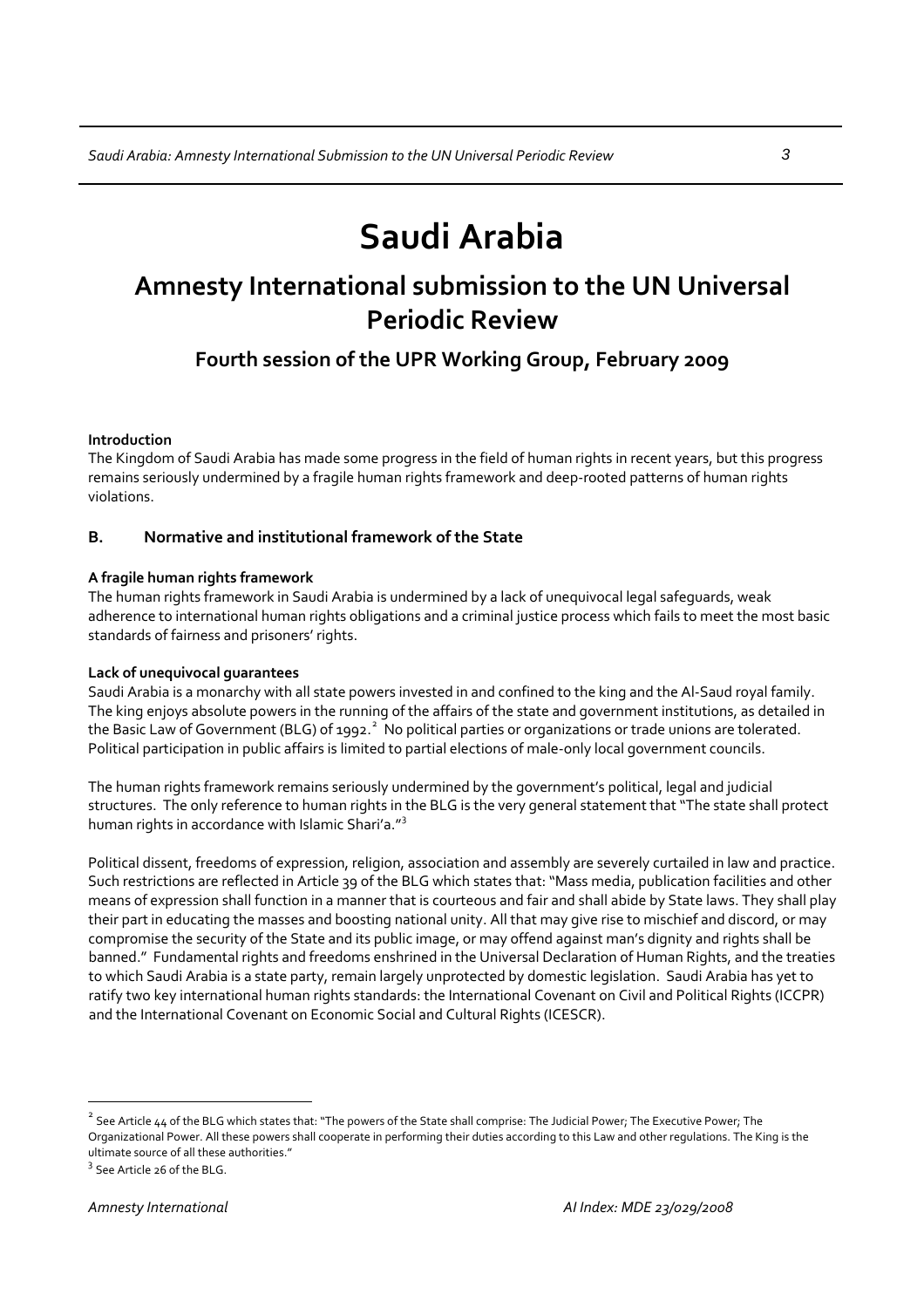# **Undermined international human rights obligations**

The provisions of the human rights conventions to which Saudi Arabia is a state party are undermined by significant reservations and declarations that limit the enjoyment of the rights enshrined in them. The language used by Saudi Arabia in its reservations, stating generally that it will implement provisions of international treaties in as much as they do not conflict with Islamic Shari'a, does not clearly define the extent to which Saudi Arabia accepts its obligations according to these treaties. Such reservations are too general and vague and calls into question the commitment of Saudi Arabia to the object and purpose of the treaties concerned.<sup>[4](#page-3-0)</sup> In addition, the government continues to enforce laws and practices that allow for corporal punishment and severe discrimination against women and minority groups, in violation of the rights guaranteed in these conventions.

# **A weak criminal justice system**

The weakness in human rights protection is further exacerbated by a criminal justice system which, despite recent reforms, continues to fall far short of international standards governing procedures for arrest, detention and trials, as well as prisoners' rights. Recent reforms have included the enactment of the Law on Criminal Procedure, the Code of Lawyers Practice, both introduced in 2001, and of the Judiciary Law and the Court of Grievances Law, both introduced in October 2007. However, all of them remain largely unimplemented. The criminal justice system continues to operate largely in secret and on a summary basis and fosters impunity for human rights perpetrators. It allows for prolonged incommunicado detention and detention of suspects without charge or trial for long periods of time. It provides no rights for suspects to challenge in court the legality of their detention or to lodge complaints about other abuses such as torture and other ill‐treatment. The security forces have extensive powers to detain suspects, and deny them the most basic rights of prisoners with impunity. As a rule, trials are held in secret and the suspect is denied legal assistance and representation during court hearings. The appeal process takes the form of a review in secret exchanges between judges of the trial court and the courts of appeal with no direct involvement of the defendant. The death penalty may be imposed and executions carried out without prior warning given to the prisoner or their family.

# **C. Promotion and protection of human rights on the ground**

# **Positive changes undermined by gross human rights violations**

The government's human rights pledges prior to Saudi Arabia's election to the Human Rights Council in 2006 continue to be undermined by serious and deeply rooted patterns of human rights violations, exacerbated by government policies and actions, including those adopted on the pretext of fighting terrorism.

# **Arbitrary arrest and prolonged detention without charge or trial**

Government critics and security suspects are commonly subjected to arbitrary arrest and detention for indefinite periods of time by the security forces under the direction of the Ministry of the Interior.

Among those targeted recently because of their peaceful criticism of government policies is Dr Matrouk al‐Faleh, a well known academic and human rights activist in his 50s, who was arrested in Riyadh on 19 May 2008. Since his arrest, he has been held without charge or trial and without access to lawyers in al‐Ha'ir political prison in Riyadh. The authorities have not disclosed the reason for his arrest, but it is believed to be connected with the publication on 17 May of an article he wrote following his visit to two detainees in al‐Buraida Prison considered by Amnesty International to be prisoners of conscience, Dr Abdullah al‐Hamid and his brother, Issa al‐Hamid. The article contained a detailed account of the harsh conditions prevailing in al‐Buraida Prison, apparently as relayed to him by Dr Abdullah al‐Hamid. Specifically, the article referred to overcrowded conditions, describing the presence of 30‐40 prisoners in a cell of a size appropriate for only eight to 10 prisoners and a lack of adequate medical attention. The

<span id="page-3-0"></span> $^4$  These treaties are the Convention on the Rights of the Child, the Convention on the Elimination of All Forms of Discrimination against Women, the Convention on the Elimination of All Forms of Racial Discrimination, and the Convention against Torture and Other Cruel, Inhuman or Degrading Treatment or Punishment.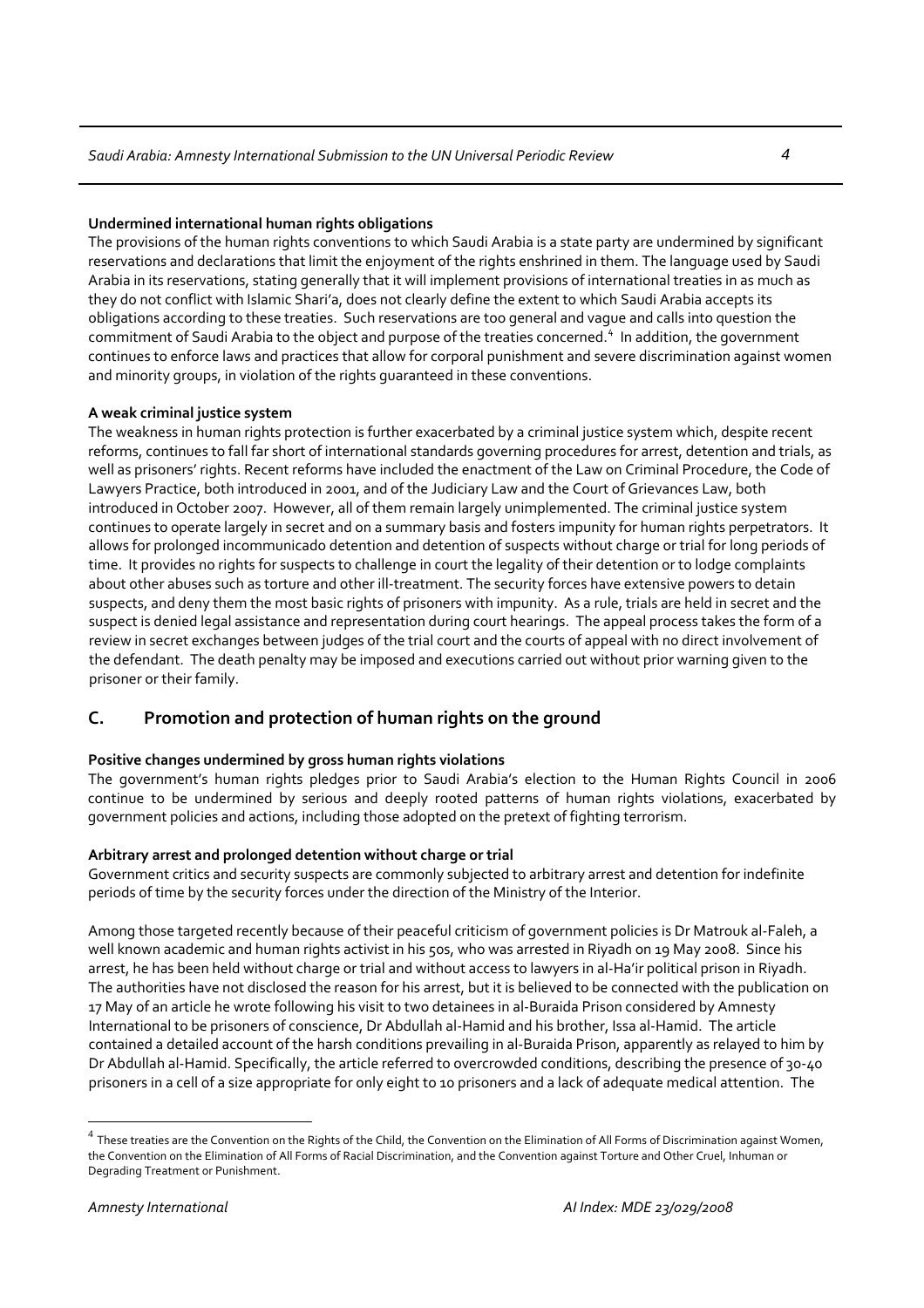article also claimed that one prisoner had died as a result of medical neglect. Dr Matrouk al‐Faleh was previously arrested in March 2004 after calling for political reform, and was sentenced to six years' imprisonment in May 2005 on charges that included "sowing the seeds of dissent and disobeying the ruler". He was released after being granted a royal pardon by King Abdullah on 8 August 2005, following an international campaign for his release.

The majority of political detainees in Saudi Arabia are held as security suspects, most of them for many years. Amnesty International does not know the exact number of such detainees, but they may run into the thousands. In July 2007, the Minister of Interior disclosed that security forces had detained 9,000 security suspects between 2003 and 2007, and that 3,106 of them remained in detention. Further mass arrests are reported to have been carried out since. The detainees are believed to be held in or near to Makkah and Jeddah in the west, Riyadh and al‐Buraida in the centre and al‐Dammam in Saudi Arabia's Eastern Province. None of the detainees are known to have been allowed legal assistance or the opportunity to challenge the legality of their detention.

### **Unfair trials and detention beyond expiry of sentence**

The trials of political detainees are rare and invariably fall far short of the most basic standards for fair trial. Some security detainees are reported to have been tried, but the government has not divulged their identity or information about their trials. However, according to information available to Amnesty International none has had access to a lawyer and all are said to have been tried in secret and sentenced to flogging in addition to prison terms. In some cases the defendants are reported to have served their sentences, but have remained in detention apparently without further charges being brought against them.

### **Torture and other ill‐treatment**

Torture and other ill‐treatment, including the corporal punishment of flogging, is systematically practised in Saudi Arabia. This pattern of gross human rights violations is facilitated and perpetuated by legal, judicial, and institutional failures inherent to the administration of justice. In addition to the secrecy and denial of prisoners' basic rights, Saudi Arabia's criminal justice process gives primacy to confession as evidence, which provides an incentive to interrogators to obtain it by any means, including torture and deception.

Flogging is mandatory in Saudi Arabia for a number of offences, including sexual offences, and can also be used at the discretion of judges as an alternative or in addition to other punishments. Sentences can range from dozens to thousands of lashes, and are usually carried out in instalments, at intervals ranging from two weeks to one month.

The most common methods of torture and other ill-treatment by the security forces reported to Amnesty International include severe beatings with sticks, punching, suspension from the ceiling, electric shocks, sleep deprivation and insults.

#### **The death penalty**

Saudi Arabia has one of the highest rates of executions in the world. The government retains the death penalty for a wide range of offences, including non-violent offences, and continues to use it extensively, even against children, in defiance of international standards. The death penalty is used disproportionately against the poor, women and foreign workers from poor countries in Asia and Africa. According to statistics compiled by Amnesty International, from January 1985 until May 2008, out of a total of 1,639 persons executed, 830, more than a half, were foreign workers, compared to 809 Saudi Arabian nationals.

This extensive and discriminatory use of the death penalty is a result of government failure to abide by international standards for fair trial and safeguards for defendants in capital cases. Trials of capital cases are often held in secret and the proceedings are summary with no legal assistance and representation through the various stages of detention and trial through to execution. Foreign nationals with no knowledge of Arabic, the language of interrogation and trial hearings, are often denied adequate interpretation facilities.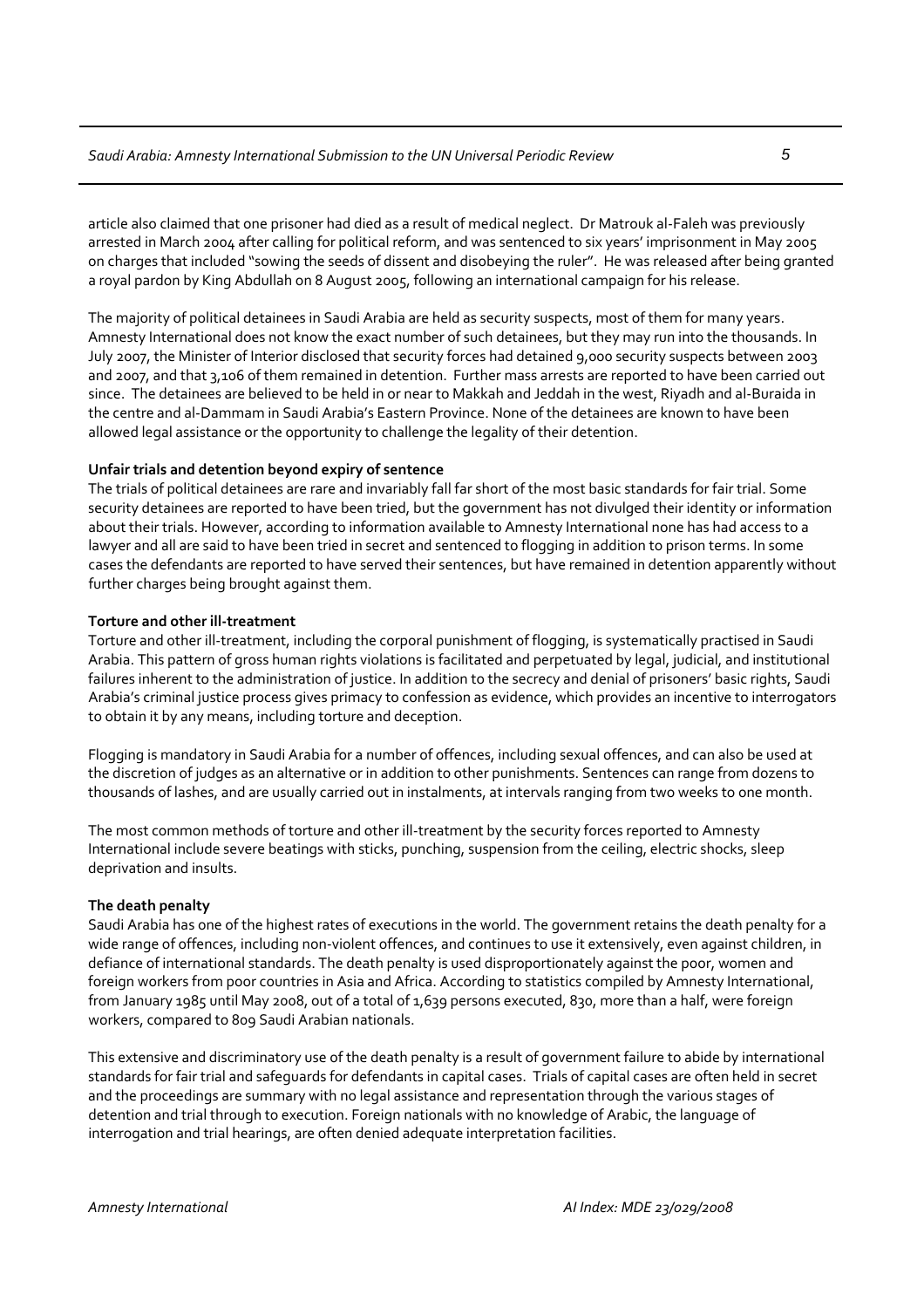Every year scores of people are executed, including at least 71 in the first eight months of 2008, many for non-violent offences, including drug offences, homosexuality, blasphemy and apostasy.

# **Positive developments**

Amnesty International recognizes and welcomes positive changes made by Saudi Arabia in recent years in three particular areas: legal and judicial reforms, human rights structures, and discrimination against women.

The Law on Criminal Procedure limits the period of detention without trial to a maximum of six months, prohibits torture and other bodily or moral harm to those under arrest and provides that detainees may seek legal counsel and defence. The Code of Lawyers Practice explicitly recognizes the important role of lawyers in the criminal justice process and consolidates many of the safeguards introduced by the Law on Criminal Procedure. However, both the Law on Criminal Procedure and the Code of Lawyers Practice must be implemented and further reinforced if they are to conform to international human rights law and standards.

The Judiciary Law sets out the rules governing the profession of judges, including their recruitment, inspection, promotion and discipline. It proclaims the independence of judges, but effectively leaves them under the control of the executive branch of the government, prompting concern that the new structure may fail to overcome the deep‐ seated secrecy and unfairness of the criminal justice process, despite the introduction of the Law on Criminal Procedure and the Code of Lawyers Practice. Article 17 of the Judiciary Law provides that appeal judgments are to be issued after a hearing involving the parties concerned; if implemented in practice, this could help to challenge the current practice of secrecy that surrounds appeals, particularly in capital cases. The Court of Grievances could have a role in hearing complaints about alleged miscarriages of justice, including in death penalty cases and other cases of abuse of power by the government.

The establishment by the government of two human rights organizations, the National Human Rights Commission (NHRC) and the National Human Rights Society (NHRS), is beginning to give visibility to human rights in the country. The NHRC appears to have been instrumental in the government reporting to CEDAW in January 2008, which led to lengthy discussions on the many severe forms of discrimination faced by women in Saudi Arabia. This seems to indicate an emerging political will to pay some attention to discrimination against women, as reflected by the government's agreement to the UN Special Rapporteur on Violence against Women visiting Saudi Arabia in February 2008.

# **D. Recommendations for action by the State under review**

While welcoming the encouraging developments in the last few years, Amnesty International urges the government to follow these up with more courageous steps to foster a better human rights environment by acting on the recommendations below.

# **Amnesty International calls on the government to**:

# *Human rights framework*

• Implement without delay the new legal and judicial reforms and revise their weak provisions so that they are brought into line with international human rights standards;

*Detainees and prisoners of conscience*

- Release all prisoners of conscience without delay;
- Charge all other detainees with a recognizable criminal offence according to international law and bring them to trial in accordance with international standards or release them;

*Torture and other ill‐treatment*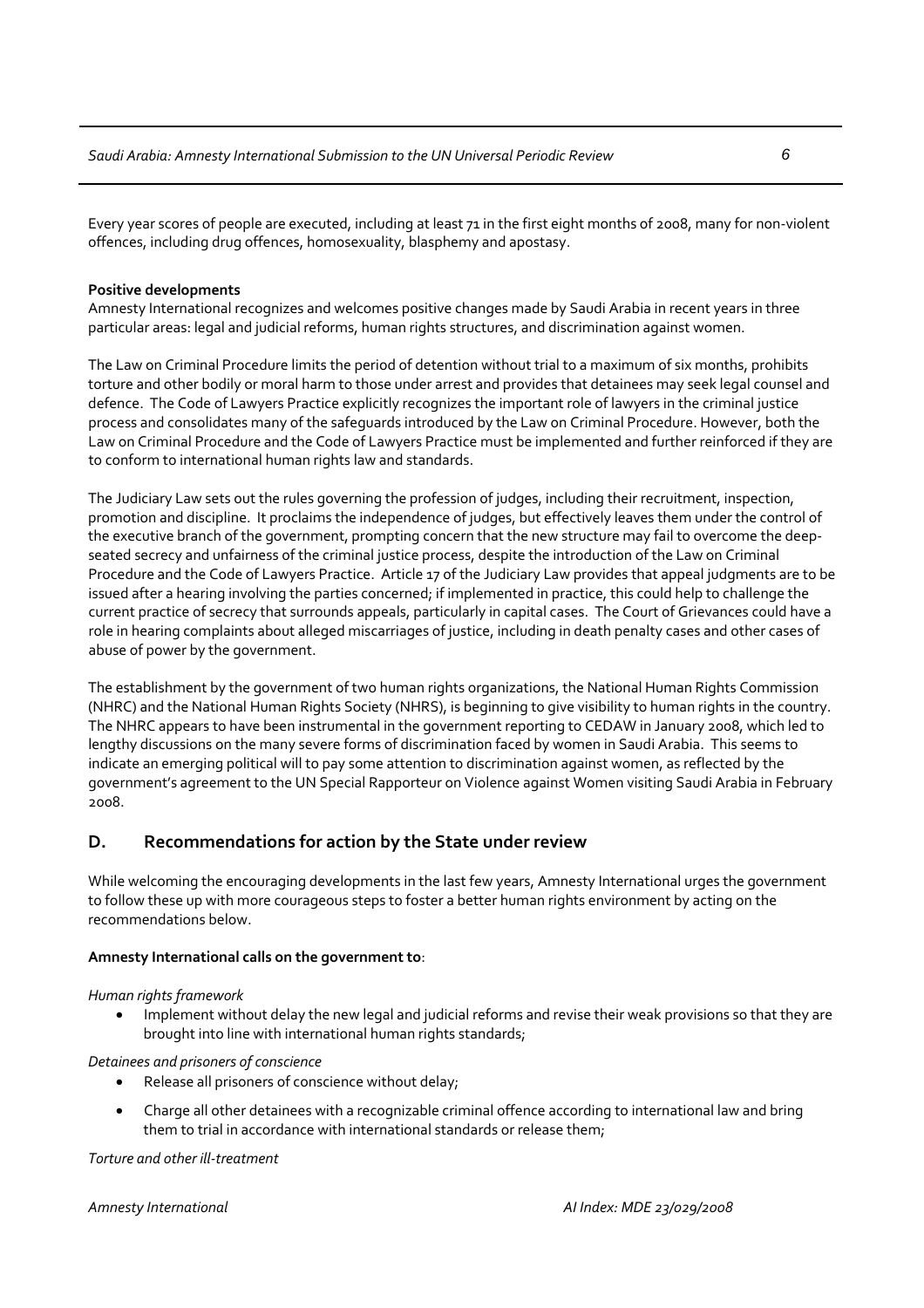- End the practice of *incommunicado* detention;
- End the practice of corporal punishment;
- Ensure that all allegations of torture and other ill‐treatment are thoroughly and impartially investigated, that alleged perpetrators are prosecuted, and that any statement that may have been extracted under torture is not used as evidence in the criminal proceedings;

# *Discrimination against women*

- Speed up undertakings made to the CEDAW Committee in January 2008 to tackle discrimination against women, including the enactment and implementation of laws protecting women from violence;
- Ensure the full implementation of recommendations issued by the CEDAW and CERD Committees;

### *The death penalty*

- Declare a moratorium on executions;
- Review the cases of all prisoners currently under sentence of death with the aim of commuting their sentences or offering them a new and fair trial without resort to the death penalty;
- Bring the law and judicial practices into line with fair trial guarantees in international standards;

### *International human rights obligations*

• Ratify without reservations the International Covenant on Civil and Political Rights, the International Covenant on Economic Social and Cultural Rights, and review all reservations and declarations that limit the enjoyment of rights enshrined in the Convention on the Rights of the Child, the International Convention on the Elimination of all Forms of Racial Discrimination and the Convention on the Elimination of All Forms of Discrimination against Women, with a view to lifting them, especially those that are contrary to the objects and purposes of the treaties.